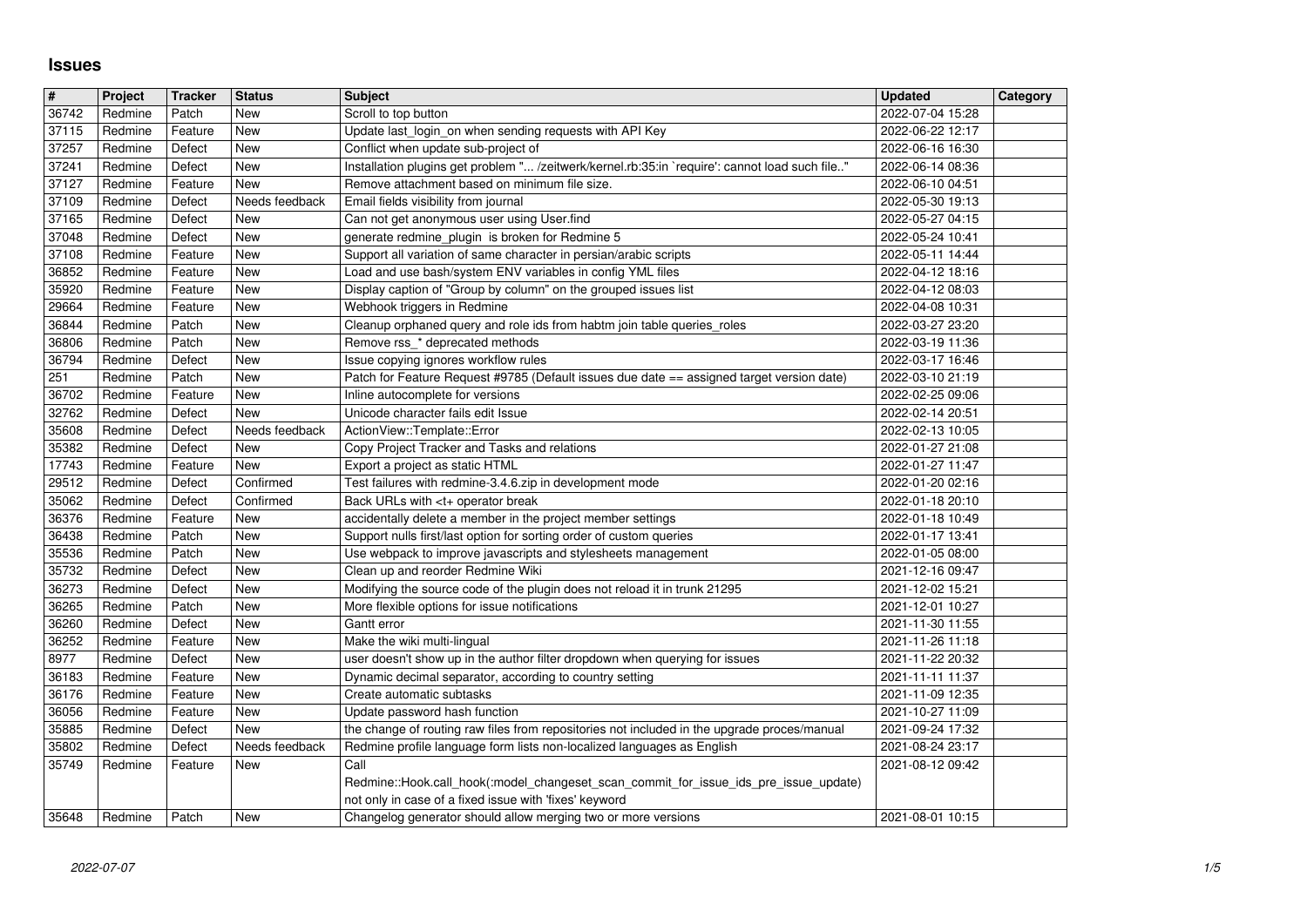| $\overline{\mathbf{H}}$ | Project            | <b>Tracker</b>     | <b>Status</b>                | <b>Subject</b>                                                                                                                 | <b>Updated</b>                       | Category |
|-------------------------|--------------------|--------------------|------------------------------|--------------------------------------------------------------------------------------------------------------------------------|--------------------------------------|----------|
| 35217                   | Redmine            | Patch              | <b>New</b>                   | Replace use of Digest:: MD5 / Digest:: SHA1 with ActiveSupport:: Digest                                                        | 2021-05-07 15:14                     |          |
| 35102                   | Redmine            | Defect             | <b>New</b>                   | Issue Tracking Details are showning issue statuses even if they are not used within the project                                | 2021-04-15 11:02                     |          |
| 33211                   | Redmine            | Patch              | <b>New</b>                   | Include block columns (ex: Description, Last notes) in CSV export when option "All columns" is<br>selected                     | 2021-03-28 19:53                     |          |
| 34593                   | Redmine            | Defect             | Needs feedback               | privacy problem on users info                                                                                                  | 2021-01-24 22:45                     |          |
| 20042                   | Redmine            | Defect             | Needs feedback               | A test fail when running it with PostgreSQL                                                                                    | 2021-01-18 09:00                     |          |
| 10121                   | Redmine            | Feature            | <b>New</b>                   | Watchers - Add Group / Role                                                                                                    | 2021-01-07 13:15                     |          |
| 12222                   | Redmine            | Feature            | New                          | SLA Integration (Service Level Agreement)                                                                                      | 2021-01-03 14:09                     |          |
| 3513<br>34176           | Redmine<br>Redmine | Feature<br>Defect  | New<br>New                   | <b>Baseline Project</b><br>Empty page reponses on Redmine 3.4.5.stable                                                         | 2020-11-26 16:29<br>2020-10-27 18:10 |          |
| 32420                   | Redmine            | Defect             | Needs feedback               | Issue redirect after login not working                                                                                         | 2020-10-27 16:12                     |          |
| 31006                   | Redmine            | Feature            | <b>New</b>                   | Add feature Webhook                                                                                                            | 2020-09-18 12:00                     |          |
| 2686                    | Redmine            | Feature            | <b>New</b>                   | Role adminsitration with many projects / users -> grid overview, one submit                                                    | 2020-09-08 12:04                     |          |
| 27902                   | Redmine            | Defect             | <b>New</b>                   | Overview page is very slow for private projects with large number of members                                                   | 2020-08-21 09:50                     |          |
| 33287<br>33718          | Redmine<br>Redmine | Defect<br>Feature  | Needs feedback<br><b>New</b> | Issue File Column Attachment Link Error<br>Import abilities, provided by obsoleted plugins                                     | 2020-08-16 22:41<br>2020-07-10 11:19 |          |
| 33674                   | Redmine            | Feature            | New                          | Cannot remove user from project when user is assigned to a group                                                               | 2020-06-26 19:13                     |          |
| 33486                   | Redmine            | Feature            | New                          | When copying the task, I want to reflect the version change of the main task in the version of the 2020-06-02 15:09            |                                      |          |
|                         |                    |                    |                              | subtask                                                                                                                        |                                      |          |
| 30069<br>33286          | Redmine<br>Redmine | Feature<br>Feature | New<br>New                   | Integrate Redmine with GitLab (or other free CI system for open source) to run tests<br>Multiple issue ids in "Subject" filter | 2020-04-18 13:22<br>2020-04-10 09:56 |          |
| 32852                   | Redmine            | Defect             | Needs feedback               | Upgrading from Redmine v4.0.5 to v4.1.0 gives 2 errors                                                                         | 2020-02-05 06:39                     |          |
| 32844                   | Redmine            | Feature            | New                          | The ability to change the 404 not found screen on each site                                                                    | 2020-01-20 12:29                     |          |
| 32612                   | Redmine            | Defect             | New                          | Distinct can be removed due to unique constraint in database                                                                   | 2019-12-11 18:31                     |          |
| 32610<br>32558          | Redmine<br>Redmine | Defect<br>Defect   | New<br><b>New</b>            | A inner join can be removed<br>Distinct can be removed                                                                         | 2019-12-11 18:24<br>2019-12-06 04:07 |          |
| 32484                   | Redmine            | Feature            | New                          | When a group is selected in the user custom field field, Enable the same handling as the user on                               | 2019-11-18 18:35                     |          |
|                         |                    |                    |                              | the issue list screen.                                                                                                         |                                      |          |
| 32442                   | Redmine            | Defect             | <b>New</b>                   | Upgrade vom 2.x to 4.0.5 fails when invoking "rake db:migrate RAILS_ENV=production"                                            | 2019-11-10 16:12                     |          |
| 32312<br>26521          | Redmine<br>Redmine | Feature<br>Feature | <b>New</b><br>Needs feedback | Disable auto selecting in top right Project filter<br>Identify over-allocated resource                                         | 2019-10-21 09:53<br>2019-09-03 09:02 |          |
| 31908                   | Redmine            | Feature            | New                          | Do not load all projects in project jump box                                                                                   | 2019-08-15 22:07                     |          |
| 31886                   | Redmine            | Defect             | New                          | There is no limitation for the content of news                                                                                 | 2019-08-13 07:41                     |          |
| 31831                   | Redmine            | Defect             | New                          | Back url parse in validation                                                                                                   | 2019-08-01 10:49                     |          |
| 31755                   | Redmine            | Defect             | <b>New</b>                   | Couldn't download Redmine by curl in Debian buster                                                                             | 2019-07-22 09:40                     |          |
| 31725                   | Redmine            | Feature            | New                          | Start Redmine version numbering in reverse order (newer towards older) when submitting bugs<br>on this instance                | 2019-07-15 09:40                     |          |
| 31710                   | Redmine            | Defect             | <b>New</b>                   | Assigned on search issues not ordered by name                                                                                  | 2019-07-11 20:43                     |          |
| 31449                   | Redmine            | Feature            | New                          | Generate issue graphics                                                                                                        | 2019-05-31 00:11                     |          |
| 31381                   | Redmine            | Feature            | New                          | Find change status of issues at custom query                                                                                   | 2019-05-19 16:53                     |          |
| 25747<br>31341          | Redmine            | Feature            | New<br>New                   | Spent time - CUSTOM fields - edit permission - WEB UI vs. API access<br>install redmine on windows                             | 2019-05-14 22:05<br>2019-05-10 13:17 |          |
| 31291                   | Redmine<br>Redmine | Defect<br>Feature  | New                          | how i can calcute custom field under subproject                                                                                | 2019-05-03 02:19                     |          |
|                         |                    |                    |                              |                                                                                                                                |                                      |          |
|                         |                    |                    |                              |                                                                                                                                |                                      |          |
|                         |                    |                    |                              |                                                                                                                                |                                      |          |
|                         |                    |                    |                              |                                                                                                                                |                                      |          |
|                         |                    |                    |                              |                                                                                                                                |                                      |          |
|                         |                    |                    |                              |                                                                                                                                |                                      |          |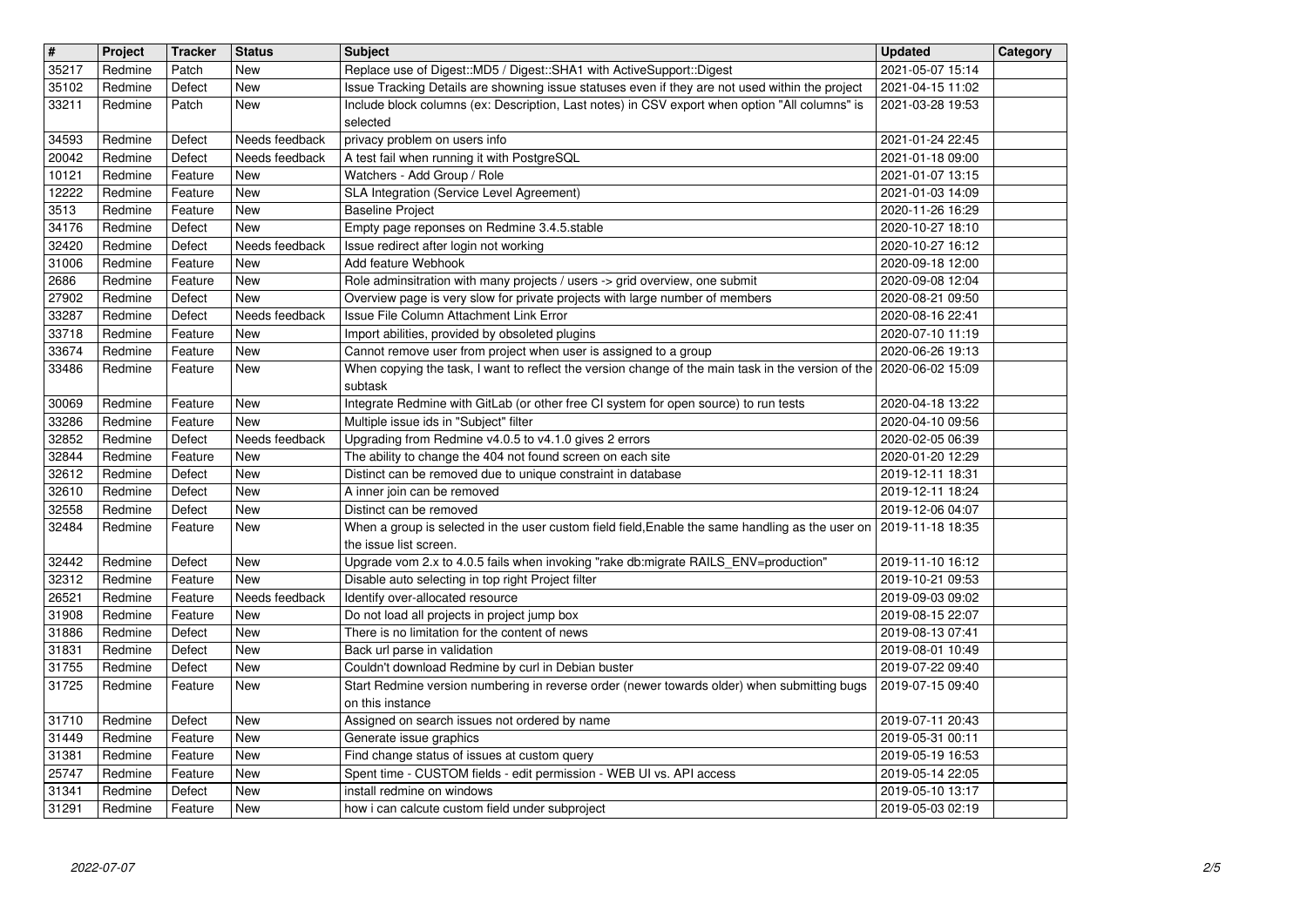| $\overline{\mathbf{H}}$ | Project            | <b>Tracker</b>     | <b>Status</b>   | <b>Subject</b>                                                                                                                       | <b>Updated</b>                       | Category |
|-------------------------|--------------------|--------------------|-----------------|--------------------------------------------------------------------------------------------------------------------------------------|--------------------------------------|----------|
| 31111                   | Redmine            | Defect             | New             | About custom fields in List format or Key/value list format                                                                          | 2019-03-28 21:22                     |          |
| 28127                   | Redmine            | Defect             | New             | It is impossible to filter the trackers by project in the XML/REST-API                                                               | 2019-03-27 00:28                     |          |
| 30981                   | Redmine            | Feature            | New             | Allow "New Member" modal to keep track of selected users between searches                                                            | 2019-03-06 11:03                     |          |
| 30055                   | Redmine            | Defect             | New             | Keep it from one job to the next                                                                                                     | 2018-12-05 08:45                     |          |
| 29758<br>29750          | Redmine            | Feature            | New             | Introduce optional pay per feature model of Redmine development<br>Per project intergated IDE module with live collaboration support | 2018-10-13 01:54                     |          |
| 29588                   | Redmine<br>Redmine | Feature<br>Feature | New<br>New      | There should be a way to avoid adding paragraph to a Textile block                                                                   | 2018-10-09 17:59<br>2018-09-11 23:59 |          |
| 25342                   | Redmine            | Defect             | Needs feedback  | ActionView::Template::Error (undefined method `accessor' for                                                                         | 2018-09-07 22:10                     |          |
|                         |                    |                    |                 | # <activerecord::type::value:0xa91ee78>):</activerecord::type::value:0xa91ee78>                                                      |                                      |          |
| 29511                   | Redmine            | Defect             | New             | cpu 100%                                                                                                                             | 2018-09-06 09:47                     |          |
| 8289                    | Redmine            | Defect             | New             | target version does not get propagated to subtasks                                                                                   | 2018-08-30 09:10                     |          |
| 2897                    | Redmine            | Feature            | <b>New</b>      | Tagging in Redmine                                                                                                                   | 2018-08-26 22:55                     |          |
| 28807                   | Redmine            | Defect             | New             | Cannot search in a case-insensitive manner                                                                                           | 2018-05-28 04:39                     |          |
| 28871                   | Redmine            | Defect             | New             | Adding the window AD activity directory to verify redmine permissions is failed                                                      | 2018-05-27 04:18                     |          |
| 28539<br>18325          | Redmine<br>Redmine | Feature<br>Feature | New<br>New      | journal query<br>Request approval                                                                                                    | 2018-04-12 11:43<br>2018-03-15 00:43 |          |
| 28105                   | Redmine            | Feature            | New             | Portfolio managment                                                                                                                  | 2018-02-27 13:01                     |          |
| 3125                    | Redmine            | Feature            | <b>New</b>      | Merging 2 different Redmine Installations                                                                                            | 2018-02-27 04:46                     |          |
| 28243                   | Redmine            | Patch              | <b>New</b>      | Consistent interface for Principal.member_of and not_member_of                                                                       | 2018-02-25 20:46                     |          |
| 27990                   | Redmine            | Defect             | New             | Roadmap Issues null on selection of version custom field                                                                             | 2018-02-04 15:40                     |          |
| 28111                   | Redmine            | Defect             | New             | Redmine Permissions - option to combine "Non member" role with others                                                                | 2018-01-31 11:58                     |          |
| 28078                   | Redmine            | Defect             | New             | Workflows inconsistencies when removing "add/edit issue" permission to a role which already                                          | 2018-01-25 18:14                     |          |
|                         |                    |                    | <b>New</b>      | has a workflow defined                                                                                                               |                                      |          |
| 28069<br>28008          | Redmine<br>Redmine | Defect<br>Feature  | New             | Queries 403 error if query author is not in the roles list<br>Easier way to put a hyperlink to a network folder in the comments      | 2018-01-25 10:44<br>2018-01-17 21:01 |          |
| 27693                   | Redmine            | Defect             | New             | In queries, operator "Any" should be "Not empty"                                                                                     | 2017-12-27 17:07                     |          |
| 5430                    | Redmine            | Feature            | <b>New</b>      | Project-Specific Default Priority                                                                                                    | 2017-12-08 20:15                     |          |
| 17770                   | Redmine            | Defect             | New             | very simple fix: that causes many sites to break, and much confusion - incorrect use of .js                                          | 2017-12-03 19:24                     |          |
|                         |                    |                    |                 | suffix                                                                                                                               |                                      |          |
| 27126                   | Redmine            | Defect             | Needs feedback  | Breadcrumbs and Drop-down List corrupted                                                                                             | 2017-12-01 13:30                     |          |
| 27381                   | Redmine            | Feature            | New             | % Complete respond to status change in UI                                                                                            | 2017-11-05 09:22                     |          |
| 27199                   | Redmine            | Feature            | New             | add log date to issue list filter                                                                                                    | 2017-10-16 09:23                     |          |
| 27067                   | Redmine            | Defect             | Needs feedback  | Missed task for redmine:plugins:test                                                                                                 | 2017-09-25 05:44                     |          |
| 3001<br>26847           | Redmine<br>Redmine | Feature<br>Feature | New<br>New      | "Assign to" history in filter or etc.<br>implement an upgrade script                                                                 | 2017-09-21 12:38<br>2017-09-06 22:32 |          |
| 12657                   | Redmine            | Feature            | New             | view statistic and likes                                                                                                             | 2017-08-30 08:12                     |          |
| 26508                   | Redmine            | Defect             | Needs feedback  | excel have wrong column name at custom field                                                                                         | 2017-08-23 09:43                     |          |
| 26685                   | Redmine            | Patch              | New             | Check of child classes of all levels is added for Redmine::SubclassFactory::ClassMethods                                             | 2017-08-14 17:01                     |          |
| 26105                   | Redmine            | Feature            | New             | <b>Update Redmine Brand</b>                                                                                                          | 2017-06-06 18:29                     |          |
| 25647                   | Redmine            | Feature            | New             | Max Character Length of Fields e.g. Roles, etc.                                                                                      | 2017-04-20 11:42                     |          |
| 25383                   | Redmine            | Feature            | New             | A feature to add (signature / date)                                                                                                  | 2017-04-19 17:22                     |          |
| 25561<br>421            | Redmine<br>Redmine | Feature<br>Feature | Reopened<br>New | Issues are not tasks: please split them<br>Impersonate user feature                                                                  | 2017-04-10 13:16<br>2017-03-10 13:53 |          |
|                         |                    |                    |                 |                                                                                                                                      |                                      |          |
|                         |                    |                    |                 |                                                                                                                                      |                                      |          |
|                         |                    |                    |                 |                                                                                                                                      |                                      |          |
|                         |                    |                    |                 |                                                                                                                                      |                                      |          |
|                         |                    |                    |                 |                                                                                                                                      |                                      |          |
|                         |                    |                    |                 |                                                                                                                                      |                                      |          |
|                         |                    |                    |                 |                                                                                                                                      |                                      |          |
|                         |                    |                    |                 |                                                                                                                                      |                                      |          |
|                         |                    |                    |                 |                                                                                                                                      |                                      |          |
|                         |                    |                    |                 |                                                                                                                                      |                                      |          |
|                         |                    |                    |                 |                                                                                                                                      |                                      |          |
|                         |                    |                    |                 |                                                                                                                                      |                                      |          |
|                         |                    |                    |                 |                                                                                                                                      |                                      |          |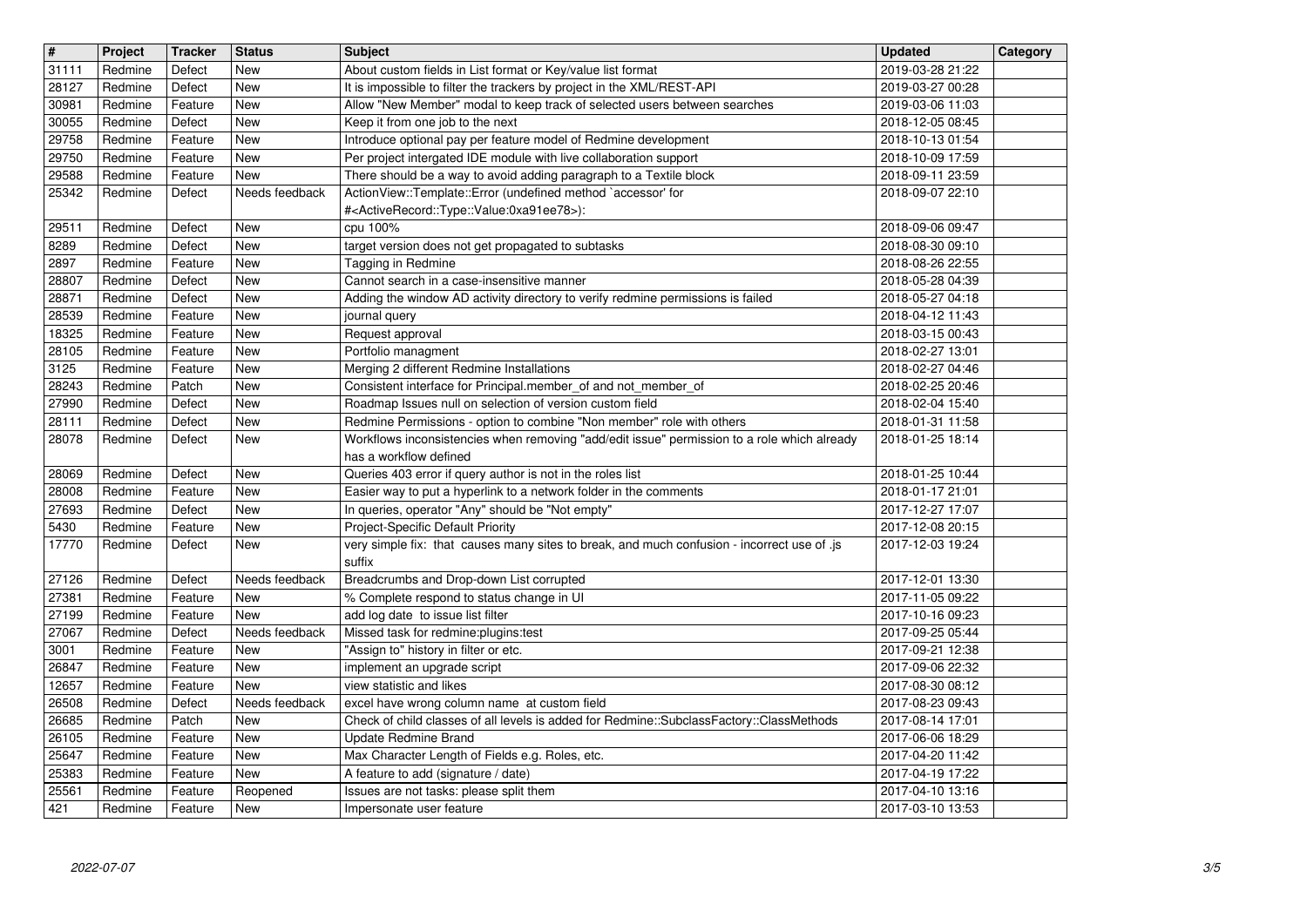| $\overline{\mathbf{H}}$ | Project            | <b>Tracker</b>     | <b>Status</b>            | <b>Subject</b>                                                                                                                                                                | <b>Updated</b>                       | Category |
|-------------------------|--------------------|--------------------|--------------------------|-------------------------------------------------------------------------------------------------------------------------------------------------------------------------------|--------------------------------------|----------|
| 24152                   | Redmine            | Feature            | New                      | Locale independent number settings                                                                                                                                            | 2017-03-02 18:51                     |          |
| 25222<br>25141          | Redmine<br>Redmine | Defect<br>Defect   | Needs feedback<br>New    | 404 error when visiting project's repository tab without a main repository<br>Changing the scope and resetting the position of an acts_as_positioned object inserts it at the | 2017-02-28 21:09<br>2017-02-21 16:46 |          |
|                         |                    |                    |                          | one-before-last position                                                                                                                                                      |                                      |          |
| 25082                   | Redmine            | Feature            | <b>New</b>               | Make issue totals checkbox visible per custom field                                                                                                                           | 2017-02-15 16:11                     |          |
| 25010                   | Redmine            | Feature            | <b>New</b>               | Assign ticket to role instead of group                                                                                                                                        | 2017-02-06 10:58                     |          |
| 1158<br>2448            | Redmine<br>Redmine | Feature<br>Feature | <b>New</b><br><b>New</b> | Polls<br>Graphviz of ticket dependencies (with example)                                                                                                                       | 2017-02-04 06:40<br>2016-11-30 14:00 |          |
| 24477                   | Redmine            | Feature            | New                      | CSV export feature for thousand of issues                                                                                                                                     | 2016-11-28 19:50                     |          |
| 24426                   | Redmine            | Defect             | New                      | sqlserver2014:chang issues parentld success but view is wrong                                                                                                                 | 2016-11-24 07:47                     |          |
| 23131                   | Redmine            | Feature            | Reopened                 | Plugin load order defined by inter-plugin dependencies                                                                                                                        | 2016-10-20 10:26                     |          |
| 23889<br>2487           | Redmine<br>Redmine | Feature<br>Feature | New<br>Reopened          | Assign ticket (SCRUM bug, issue etc.) to multiple projects<br>Software Reliability Growth Curve                                                                               | 2016-09-22 09:00<br>2016-09-13 17:11 |          |
| 553                     | Redmine            | Feature            | New                      | Capistrano Recipes                                                                                                                                                            | 2016-09-12 20:18                     |          |
| 506                     | Redmine            | Feature            | <b>New</b>               | Add reports to top menu                                                                                                                                                       | 2016-09-12 20:15                     |          |
| 23595<br>23581          | Redmine<br>Redmine | Feature<br>Feature | <b>New</b><br><b>New</b> | Check for Redmine new version<br>Query class inheritance                                                                                                                      | 2016-08-16 16:08<br>2016-08-12 17:21 |          |
| 12347                   | Redmine            | Feature            | <b>New</b>               | "Calculate the issue done ratio" per project configuration                                                                                                                    | 2016-07-14 08:43                     |          |
| 11246                   | Redmine            | Feature            | New                      | New Design and Analysis section                                                                                                                                               | 2016-06-08 16:59                     |          |
| 22173                   | Redmine            | Feature            | <b>New</b>               | xls export with issue URL                                                                                                                                                     | 2016-03-15 03:47                     |          |
| 20124<br>21958          | Redmine<br>Redmine | Patch<br>Feature   | New<br><b>New</b>        | Query option, The sql for field to allow groups option.<br>Automatical reverse links to wiki/forums from issues                                                               | 2016-02-18 15:17<br>2016-02-05 08:06 |          |
| 21783                   | Redmine            | Feature            | <b>New</b>               | Custom reports from SQL query                                                                                                                                                 | 2016-01-22 07:01                     |          |
| 21770                   | Redmine            | Defect             | New                      | Preview does not work on non-ascii data input                                                                                                                                 | 2016-01-21 09:49                     |          |
| 21550                   | Redmine            | Patch              | Needs feedback           | New option in html redmine link parsing - attachments                                                                                                                         | 2016-01-15 07:58                     |          |
| 20482<br>20547          | Redmine<br>Redmine | Feature<br>Defect  | Needs feedback<br>New    | Super admin with more than one admin<br>Exporting CSV with multiple tabs open can export wrong view                                                                           | 2015-09-04 04:00<br>2015-08-17 15:47 |          |
| 20153                   | Redmine            | Defect             | Needs feedback           | Ajax indicator ajaxComplete/ajaxStop do not fire at (document).ready                                                                                                          | 2015-07-22 01:59                     |          |
| 16299                   | Redmine            | Defect             | Needs feedback           | Custom Issue field is not saved while issue is created                                                                                                                        | 2015-07-01 19:55                     |          |
| 19850                   | Redmine            | Feature            | New                      | Quote multiple comments                                                                                                                                                       | 2015-05-15 10:18                     |          |
| 19629<br>18618          | Redmine<br>Redmine | Feature<br>Feature | New<br><b>New</b>        | Flags in Issue list<br>watch users by managers                                                                                                                                | 2015-04-15 12:25<br>2015-04-14 19:24 |          |
| 18342                   | Redmine            | Feature            | New                      | Enhanced issue filter                                                                                                                                                         | 2015-04-10 20:21                     |          |
| 19174                   | Redmine            | Defect             | Needs feedback           | db migrate error from old version to 2.6                                                                                                                                      | 2015-03-26 11:41                     |          |
| 13533<br>3754           | Redmine<br>Redmine | Feature<br>Patch   | <b>New</b><br><b>New</b> | Concept for controlling visibility of users<br>add some additional URL paths to robots.txt                                                                                    | 2015-02-26 12:46                     |          |
| 18914                   | Redmine            | Defect             | <b>New</b>               | Slow rendering pages with many small macros                                                                                                                                   | 2015-02-04 20:35<br>2015-01-23 00:37 |          |
| 18677                   | Redmine            | Feature            | New                      | Planning module                                                                                                                                                               | 2014-12-18 09:40                     |          |
| 18220                   | Redmine            | Feature            | New                      | Allow Redmine to run as a Rails Engine                                                                                                                                        | 2014-12-09 15:17                     |          |
| 18201<br>17844          | Redmine<br>Redmine | Defect<br>Feature  | <b>New</b><br>New        | Internal server error (500): invalid byte sequence in UTF-8<br>A help intercept or better options                                                                             | 2014-11-05 10:10<br>2014-09-12 08:01 |          |
| 17689                   | Redmine            | Feature            | New                      | De-List or cleraly mark commercial plugins                                                                                                                                    | 2014-08-28 11:06                     |          |
| 17520                   | Redmine            | Defect             | New                      | When I edit a saved Query I lose my project focus                                                                                                                             | 2014-08-19 05:55                     |          |
|                         |                    |                    |                          |                                                                                                                                                                               |                                      |          |
|                         |                    |                    |                          |                                                                                                                                                                               |                                      |          |
|                         |                    |                    |                          |                                                                                                                                                                               |                                      |          |
|                         |                    |                    |                          |                                                                                                                                                                               |                                      |          |
|                         |                    |                    |                          |                                                                                                                                                                               |                                      |          |
|                         |                    |                    |                          |                                                                                                                                                                               |                                      |          |
|                         |                    |                    |                          |                                                                                                                                                                               |                                      |          |
|                         |                    |                    |                          |                                                                                                                                                                               |                                      |          |
|                         |                    |                    |                          |                                                                                                                                                                               |                                      |          |